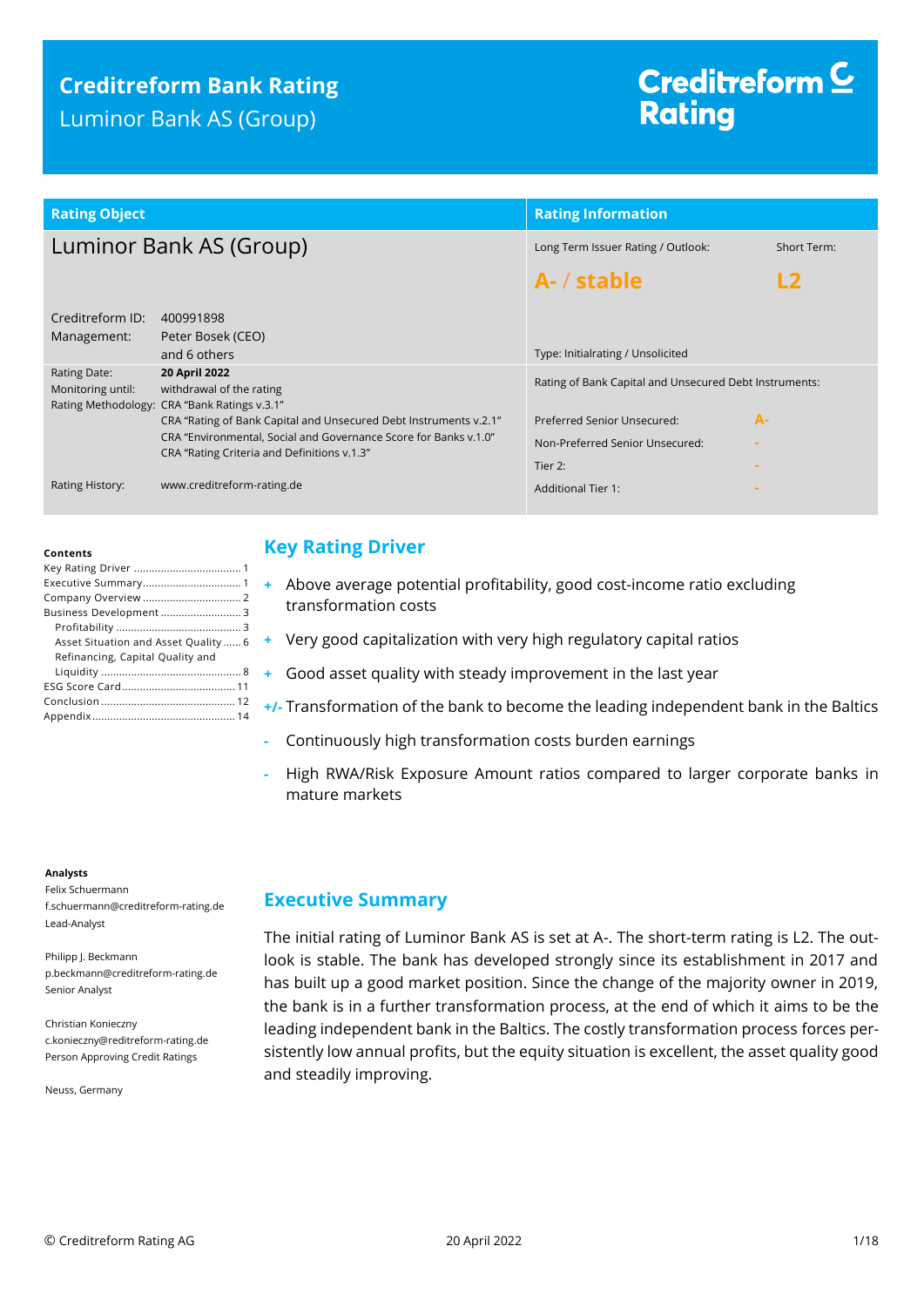# <span id="page-1-0"></span>**Company Overview**

Luminor Bank AS (hereinafter: Luminor or Bank) is a large, independent bank operating primarily in the Baltic region with headquarters in Tallinn, Estonia. As the third largest universal bank in the region, it serves around 900,000 individual and corporate customers as well as 2,300 working professionals. Formed in 2017 by pooling DNB and Nordea operations through a merger of six smaller banks, the bank competes with two larger Swedish players and a smaller regional bank in all three main markets. In the Baltics, the market share in lending is 17%. As of 2019, Blackstone acquired a 60.1% stake in Luminor Holding (Ultimate Parent of Luminor Bank AS), DNB and Nordea now hold only a minority stake. In 2021, this stake was increased to 68% through shares held by Nordea.

With Blackstone as a partner, a far-reaching reorganization of Luminor began, with the goal of becoming the leading independent bank in the Baltics. The transformation is taking place in three phases. First, the bank was stabilized after the original mergers, the headquarters established in Tallinn, the legal structure finalized with a bank in Estonia and branches in Lithuania and Latvia, and IT consolidated. The second phase aims to simplify the organization and improve profitability and funding position, while the third phase will put the bank on a growth path and make it fit for the future.

Luminor operates several subsidiaries in each major market, including leasing subsidiaries and pension funds, among others. In 2021, a number of subsidiaries were liquidated, all of which were active in buying and selling of own real estates.





At the end of January 2022, an agreement was signed to acquire 99% of Maksekeskus, the leading e-commerce payment service in the Baltics. The acquisition is expected to strengthen Luminor's competitive position in the payments sector and correspondingly its fee and commission income. Maksekeskus will remain as a separate entity and the management in the form of the CEO of Maksekeskus will remain unchanged. Closing is expected in the coming months, subject to approval by the Competition, and Supervision and Resolution Authorities.

Exposure of Luminor Bank AS in regards to the Russian invasion of Ukraine is limited, both directly and indirectly via customer's relation with Russia.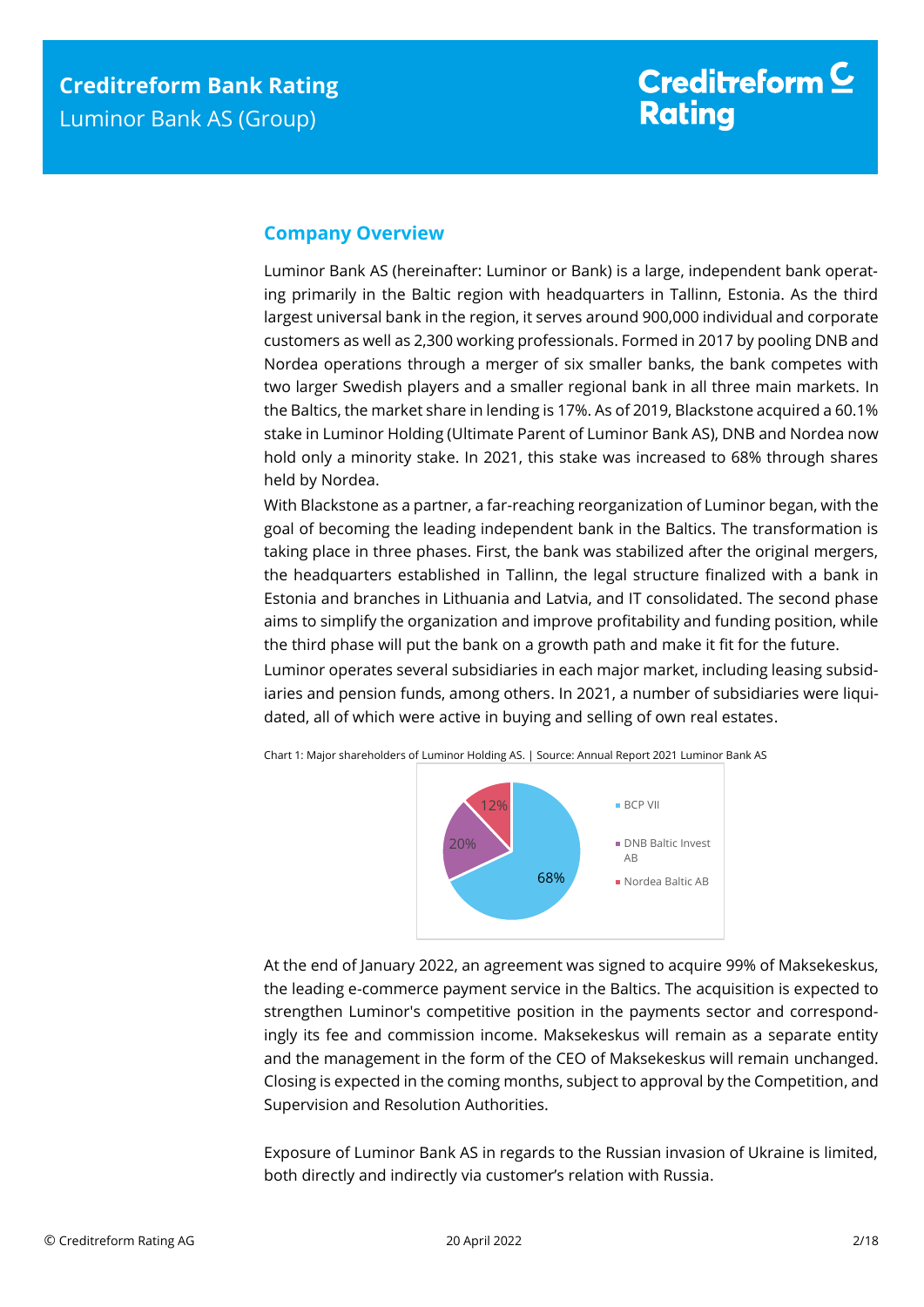## <span id="page-2-0"></span>**Business Development**

### <span id="page-2-1"></span>**Profitability**

Creditreform Rating AG follows a "structural approach" in the presentation of P&L and balance sheet data. The P&L and balance sheet are presented according to a standardized framework; key figures and absolute values may therefore differ from the bank's presentation, but serve to improve the analysis and comparability between all banks rated by Creditreform Rating.

Net profit rebounded in 2021 and reached EUR 74.7 million, compared to EUR 33.1 million in the crisis year 2020. This result was mainly achieved by a positive risk cost contribution and an improvement in the cost-income ratio.

Operating income increased slightly by just under EUR 6 million. The main drivers, net interest income and net fee and commission income, recorded very robust growth, while net trading and fair value income declined by almost EUR 7 million. Other Income also decreased by more than EUR 5 million, so that the bottom line was only a slight increase in Operating Income. Net interest income increased only as a result of a decline in interest expense, in particular for customer deposits and former parent funding loan commitments. Interest income was down, in particular due to lower income from customers as a result of the low interest rate environment. In the Chart below one can observe each share of income by country and segment. More than half of the operating income is generated in Lithuania, while roughly a third is generated in Latvia and a more than a fifth in Estonia. This mirrors the actual geographical distribution in assets. Retail Banking and Corporate Banking share almost equal parts of Operating Income generation.

Chart 2: Net Interest Income and Fee and Commission Income by Country and Operating Income by Segment. | Source: Annual Report 2021 Luminor Bank AS

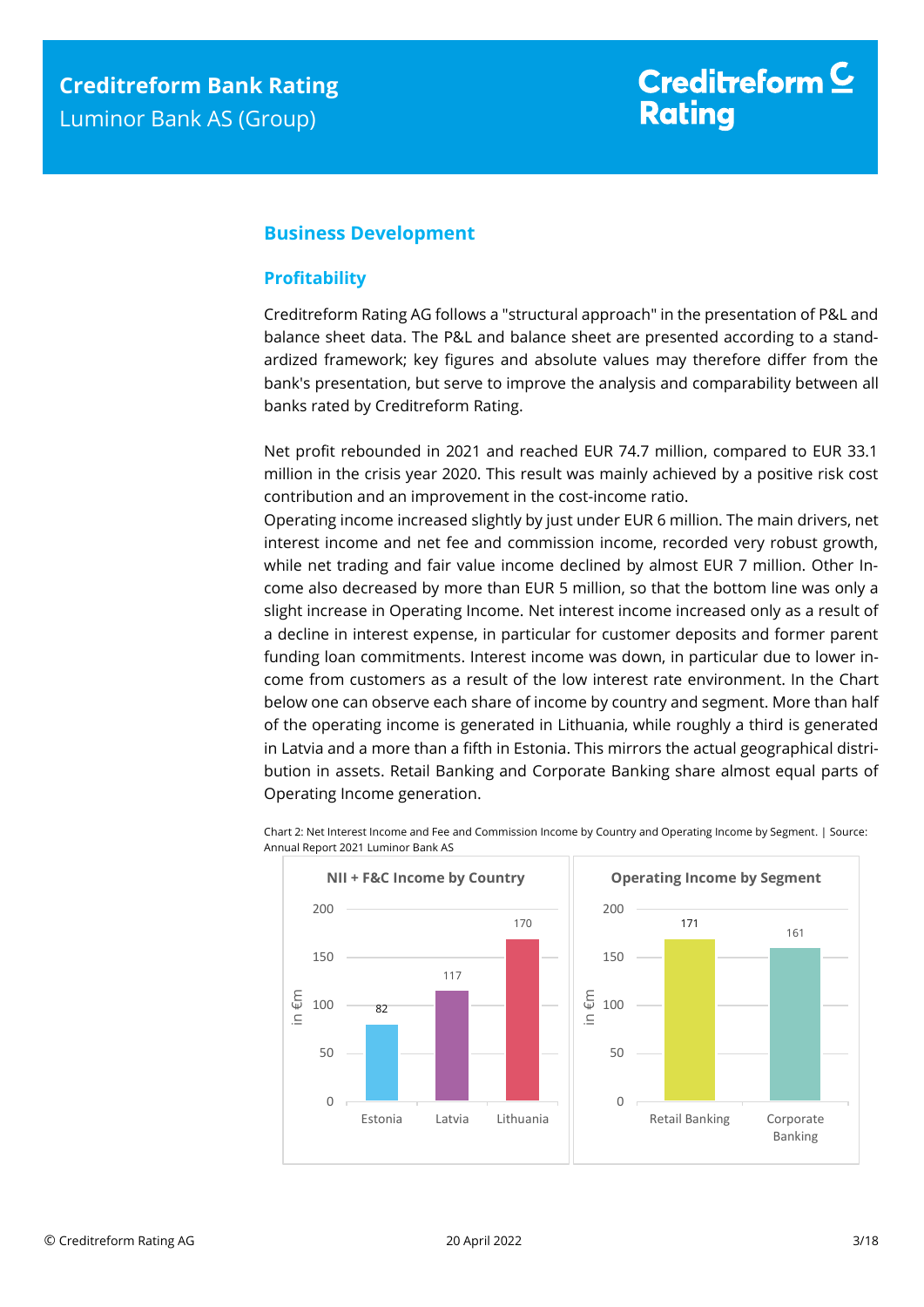No particular driver for the growth in Net Fee and Commission Income could be identified, growth was broad and robust across the board. Within the category of Net Trading and Fair Value income, valuation losses from foreign currency customer liabilities were offset by derivative valuations, with which these liabilities were hedged.

Operating expenses were reduced compared to the previous year, savings were achieved in particular in the area of Tech & Communications Expense, while personnel costs increased only marginally. Operating expenses continue to be impacted by extraordinary costs resulting from the transformation. Since 2019, a total of just over €270 million has already been spent on the restructuring of the bank, with the most recent figure of around €76.8 million in 2021, compared with €102.6 million in the previous year. A large part of this was spent on IT.

As a result, operating profit amounted to EUR 67.7 million, compared with EUR 53.9 million in the previous year. A positive contribution to risk costs, particularly through derecognition/repayment and management overlay adjustments, led to the strongly improved result. The difference compared to the previous year due to risk costs amounted to EUR 32 million, or around three quarters of the total increase in pre-tax profit.

A detailed group income statement for the years of 2018 through 2021 can be found in Figure 1 below: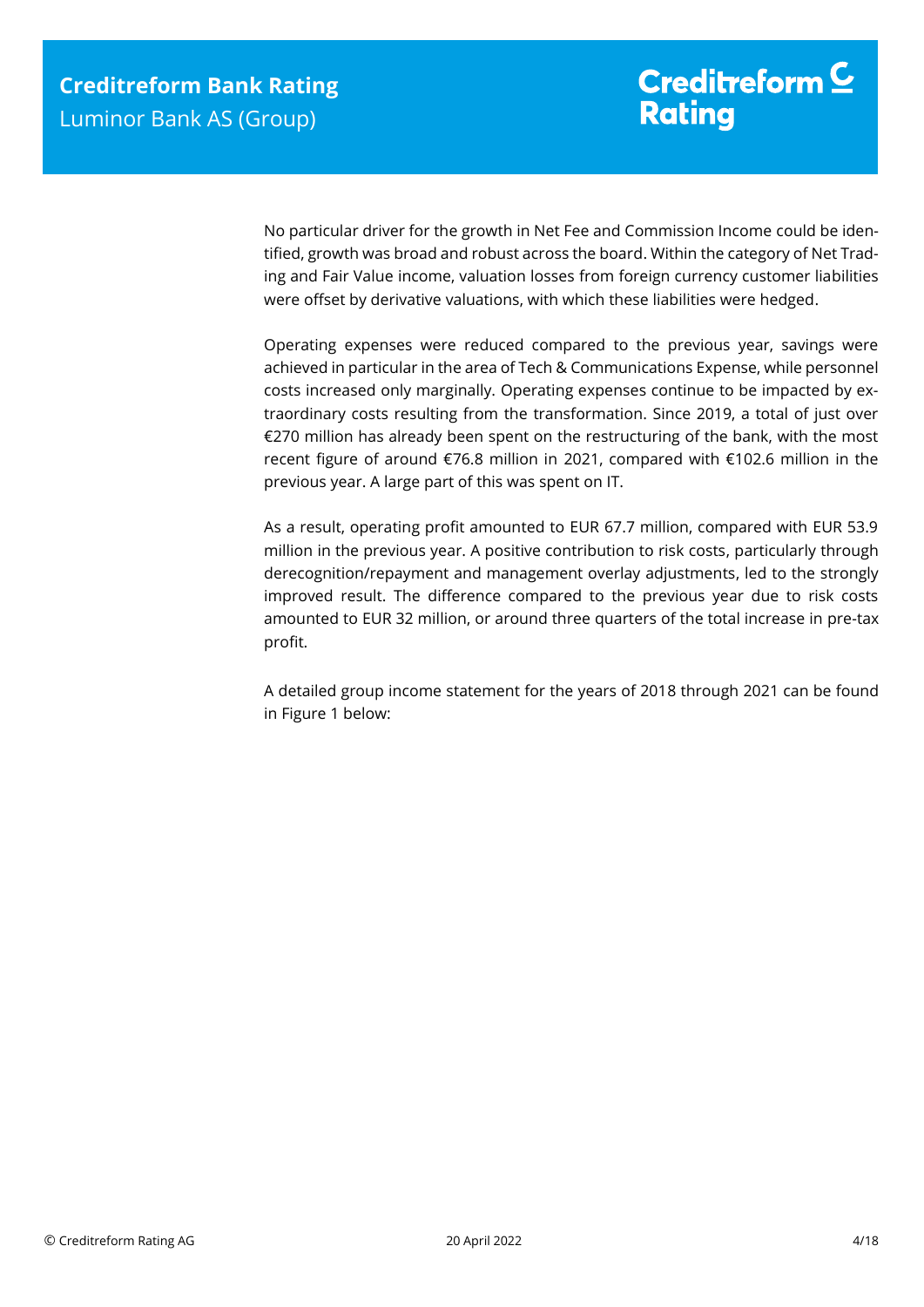| Income Statement (EUR m)                                     | 2021                     | %                            | 2020           | 2019                     | 2018                     |
|--------------------------------------------------------------|--------------------------|------------------------------|----------------|--------------------------|--------------------------|
| Income                                                       |                          |                              |                |                          |                          |
| Net Interest Income                                          | 239                      | $+5,4$                       | 227            | 254                      | 259                      |
| Net Fee & Commission Income                                  | 79                       | $+6,6$                       | 74             | 77                       | 84                       |
| Net Insurance Income                                         | $\overline{a}$           |                              |                |                          |                          |
| Net Trading & Fair Value Income                              | 21                       | $-24,7$                      | 28             | 34                       | 29                       |
| <b>Equity Accounted Results</b>                              | $\overline{2}$           | $+85,2$                      | $\mathbf{1}$   | $\mathbf{1}$             | $\mathbf{1}$             |
| Dividends from Equity Instruments                            | $\overline{a}$           | ÷,                           | 0              | $\Omega$                 | 0                        |
| Other Income                                                 | $\overline{2}$           | $-76,6$                      | $\overline{7}$ | 9                        | 5                        |
| <b>Operating Income</b>                                      | 342                      | $+1,7$                       | 336            | 375                      | 378                      |
| <b>Expense</b>                                               |                          |                              |                |                          |                          |
| Depreciation and Amortisation                                | 12                       | $+0,0$                       | 12             | 13                       | 9                        |
| Personnel Expense                                            | 101                      | $+0,8$                       | 100            | 111                      | 111                      |
| Tech & Communications Expense                                | 97                       | $-9,0$                       | 106            | 94                       | 55                       |
| Marketing and Promotion Expense                              | 7                        | $> +100$                     | 3              | 4                        | 4                        |
| Other Provisions                                             |                          |                              |                |                          |                          |
| Other Expense                                                | 58                       | $-4,2$                       | 61             | 80                       | 66                       |
| <b>Operating Expense</b>                                     | 274                      | $-2,8$                       | 282            | 302                      | 245                      |
| <b>Operating Profit &amp; Impairment</b>                     |                          |                              |                |                          |                          |
| <b>Operating Profit</b>                                      | 68                       | $+25,4$                      | 54             | 73                       | 133                      |
| Cost of Risk / Impairment                                    | $-15$                    | $< -100$                     | 18             | 23                       | $-6$                     |
| <b>Net Income</b>                                            |                          |                              |                |                          |                          |
| Non-Recurring Income                                         | $\overline{\phantom{a}}$ | $\qquad \qquad \blacksquare$ | $\mathbf{0}$   | 9                        | $\overline{\phantom{a}}$ |
| Non-Recurring Expense                                        |                          |                              | 1              | ÷.                       |                          |
| <b>Pre-tax Profit</b>                                        | 82                       | $> +100$                     | 36             | 59                       | 140                      |
| Income Tax Expense                                           | 8                        | $> +100$                     | 3              | 5                        | 16                       |
| <b>Discontinued Operations</b>                               | $\overline{\phantom{a}}$ |                              | ٠              | $\overline{a}$           |                          |
| <b>Net Profit</b>                                            | 75                       | $> +100$                     | 33             | 54                       | 123                      |
| Attributable to minority interest (non-controlling interest) | $\overline{\phantom{a}}$ |                              |                | $\overline{\phantom{a}}$ | $\overline{\phantom{a}}$ |
| Attributable to owners of the parent                         | $\overline{\phantom{a}}$ | ٠                            | ٠              | ٠                        | $\overline{\phantom{a}}$ |

Figure 1: Group income statement | Source: eValueRate / CRA

The key earnings figures generally improved in the wake of the increase in net income, mainly due to net reversals of provisions for losses on loans and advances. At the same time, total assets and balance sheet equity decreased, which made a further contribution for technical reasons. Overall, profitability is again average, following rather below-average previous years in the period under review. At the same time, the net financial margin is well above average, indicating high earning power despite the persistently low interest rate environment of recent years. However, the cost-income ratio (CIR) is still to be assessed as very high, which the bank mainly justifies with extraordinary charges. It should be noted, however, that the CIR has now been above 80% for three years in the CRA calculation. At best, the retail business is operating at break-even, while Corporate Banking is posting significantly lower expenses with similar operating income.

Excluding the extraordinary charges, the CIR would have been below 60% in the reporting period as in previous years (calculations based on CRA figures) and thus at a very good level. Due to the necessity of the rebuild, it is not straightforward to exclude the costs incurred, but they do provide an indicator of possible future profitability. At the same time, the CIR before the change of ownership was around 65% in 2019, which makes the projection appear reasonable.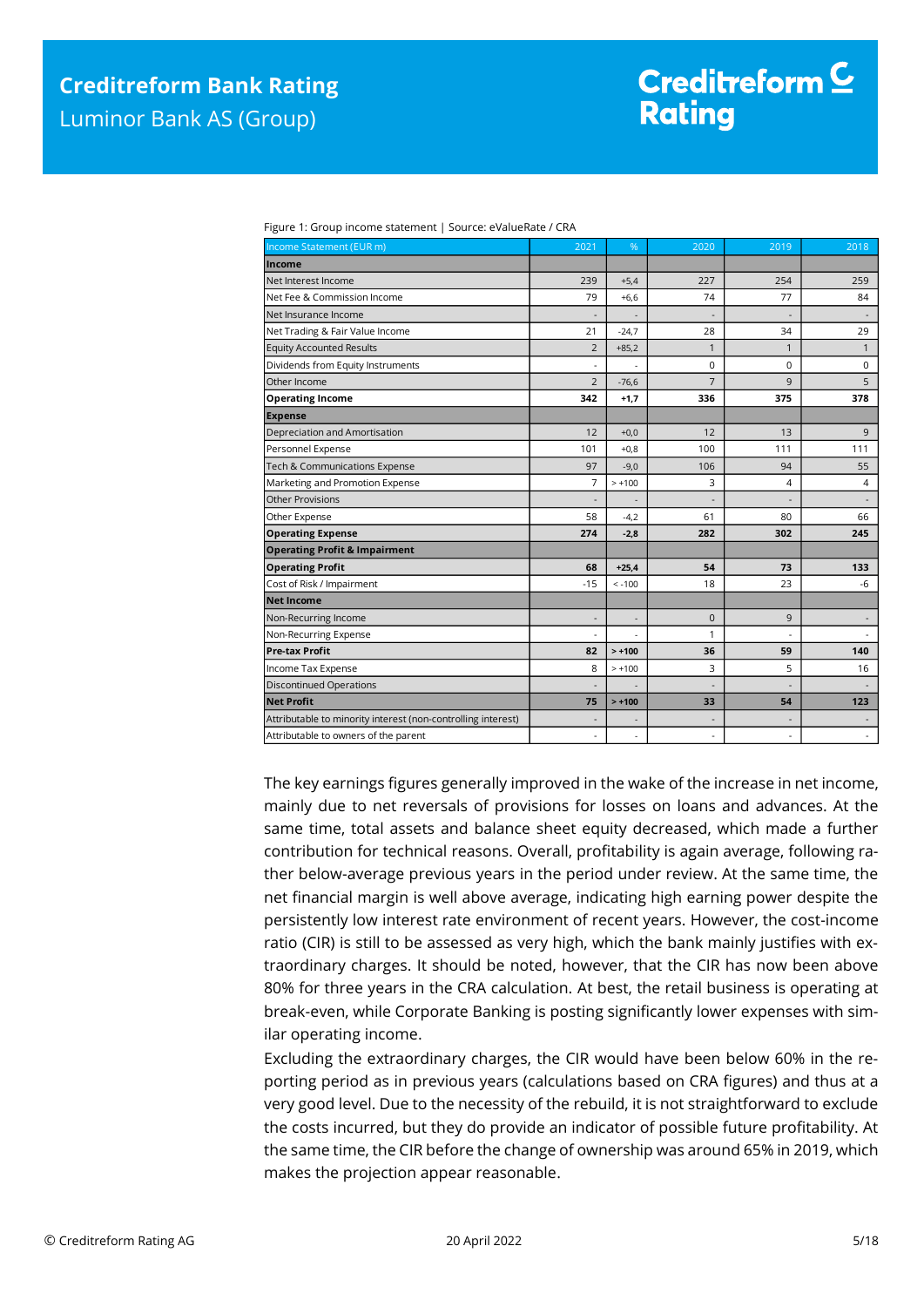A detailed overview of the income ratios for the years of 2018 through 2021 can be found in Figure 2 below:

|  |  |  | Figure 2: Group key earnings figures   Source: eValueRate / CRA |  |
|--|--|--|-----------------------------------------------------------------|--|
|--|--|--|-----------------------------------------------------------------|--|

| Income Ratios (%)                                     | 2021  | .96     | 2020  | 2019  | 2018  |
|-------------------------------------------------------|-------|---------|-------|-------|-------|
| Cost Income Ratio (CIR)                               | 80,23 | $-3,73$ | 83,97 | 80,48 | 64,73 |
| Cost Income Ratio ex. Trading (CIRex)                 | 85,46 | $-6,06$ | 91,52 | 88,48 | 70,12 |
| Return on Assets (ROA)                                | 0,56  | $+0,34$ | 0,22  | 0,39  | 0,81  |
| Return on Equity (ROE)                                | 4,82  | $+2,83$ | 1,99  | 3,31  | 6,87  |
| Return on Assets before Taxes (ROAbT)                 | 0,62  | $+0,38$ | 0,24  | 0,43  | 0,91  |
| Return on Equity before Taxes (ROEbT)                 | 5,32  | $+3,17$ | 2,15  | 3,63  | 7,77  |
| Return on Risk-Weighted Assets (RORWA)                | 1,07  | $+0,60$ | 0,47  | 0,68  | 1,34  |
| Return on Risk-Weighted Assets before Taxes (RORWAbT) | 1,18  | $+0,67$ | 0,50  | 0,74  | 1,52  |
| Net Financial Margin (NFM)                            | 1,97  | $+0,37$ | 1,60  | 1,80  | 1,70  |
| Pre-Impairment Operating Profit / Assets              | 0,51  | $+0,15$ | 0,36  | 0,53  | 0,87  |
| Cost of Funds (COF)                                   | 0,23  | $-0,12$ | 0,36  | 0,40  | 0,29  |
| Change in % Points                                    |       |         |       |       |       |

### <span id="page-5-0"></span>**Asset Situation and Asset Quality**

Total assets decreased by EUR 1.6 billion to EUR 13.3 billion in the current financial year. This was mainly due to the reduction in cash and cash equivalents (EUR -2.4 billion), while customer loans (EUR +0.5 billion) and securities (EUR +0.3 billion) only partially counteracted the decline. The bank's total assets fluctuated strongly during the period under review. As recently as 2018, total assets amounted to €15.3 billion. After a sharp decline in 2019, there was a sharp increase in the COVID 19 crisis year 2020 and most recently the aforementioned decline. These fluctuations were driven on the one hand by liquidity positions and loans to customers on the other hand, the latter decreasing steadily in volume until 2021.

Approximately two-thirds of the increase in net customer loans came from Corporate Banking and one-third from Retail Banking. In addition to organic growth, a significant share of the increase in Corporate Banking came from the acquisition of portfolios from Danske Bank (approx. EUR 71 million) and Nordea Bank (approx. EUR 118 million). The growth in Retail Banking was achieved through strong growth in both secured lending (mortgages) and unsecured lending.

Growth in the debt securities portfolio was achieved in the low-risk sector (mostly ECBeligible), while excess liquidity was consequently reduced.

The retail banking loan portfolio accounts for approximately a little more than half of the volume, while the rest is attributable to corporate banking, of which more than 90% are dedicated to business customers. Overall, almost half of the business loans originate from the Real Estate Activities and Wholesale & Retail sectors, while another quarter come from the Manufacturing, Transportation and Agriculture sectors. By type, almost half of individual customer loans were attributed to mortgages, a strong leasing segment with almost a third of the volume, the rest to consumer and other loans.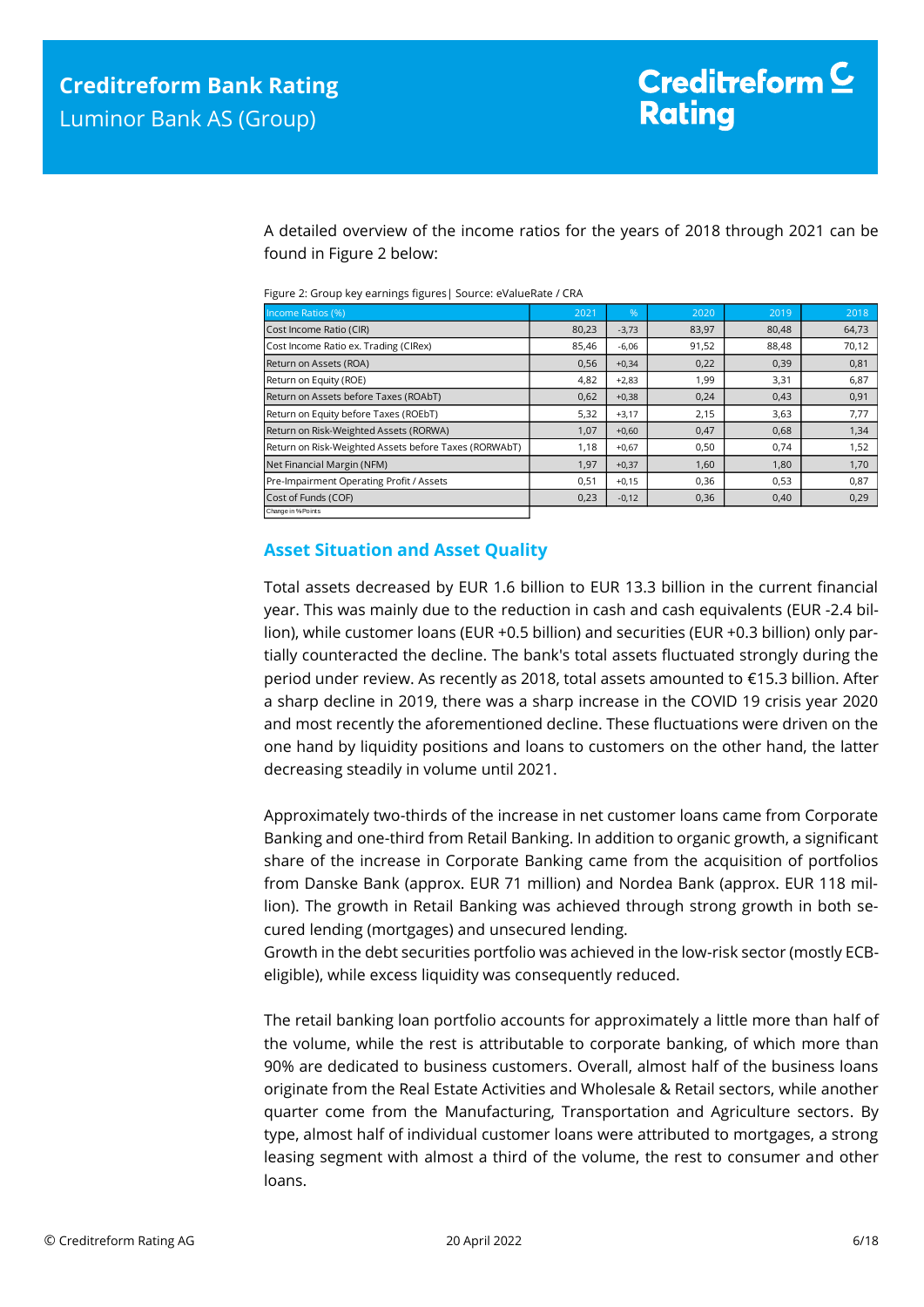# Creditreform  $\subseteq$ **Rating**



Chart 3: Loans to business and individual customers by segment/type | Source: Annual Report 2021

A detailed look at the development of the asset side of the balance sheet for the years of 2018 through 2021 can be taken in Figure 3 below:

| <b>Total Assets</b>                                        | 13.317                   | $-10,8$                  | 14.924 | 13.739 | 15.306         |
|------------------------------------------------------------|--------------------------|--------------------------|--------|--------|----------------|
| <b>Total Other Assets</b>                                  | 47                       | $-9,5$                   | 52     | 70     | 71             |
| Tax Assets                                                 | 11                       | $+15,2$                  | 10     | 3      | $\overline{2}$ |
| Tangible and Intangible Assets                             | 57                       | $-10,0$                  | 63     | 76     | 24             |
| Non-current Assets & Discontinued Ops                      | 3                        | $+100,0$                 | ٩      | 3      | 31             |
| Insurance Assets                                           | $\overline{\phantom{a}}$ | $\overline{\phantom{a}}$ |        | ٠.     |                |
| Other Investments                                          | 0                        | $-84,0$                  |        | 2      | 24             |
| <b>Equity Accounted Investments</b>                        | 6                        | $+20,9$                  | 5      | 6      | 6              |
| <b>Financial Assets</b>                                    | 13.192                   | $-10,8$                  | 14.792 | 13.578 | 15.149         |
| Other Financial Assets                                     | $\overline{\phantom{a}}$ | ٠                        |        | 4      | 4              |
| <b>Total Derivative Assets</b>                             | 76                       | $+73,9$                  | 43     | 59     | 44             |
| <b>Total Securities</b>                                    | 611                      | $> +100$                 | 287    | 227    | 149            |
| Net Loans to Customers                                     | 9.947                    | $+5,5$                   | 9.431  | 10.223 | 11.472         |
| Net Loans to Banks                                         | 64                       | $-37,8$                  | 104    | 142    | 185            |
| Cash and Balances with Central Banks                       | 2.494                    | $-49,4$                  | 4.927  | 2.924  | 3.293          |
| Assets (EUR m)                                             | 2021                     | %                        | 2020   | 2019   | 2018           |
| Figure 3: Development of assets   Source: evalueRate / CRA |                          |                          |        |        |                |

Figure 3: Development of assets| Source: eValueRate / CRA

Luminor's asset quality has steadily improved in recent years, even despite the COVID-19 crisis. The share of NPLs (IFRS9 Stage 3) in customer loans has almost halved within two years. The decline compared with the previous year was particularly pronounced. The level of potential problem loans (IFRS9 Stage 2) remains elevated due to the health crisis. The RWA ratio increased significantly again following the sharp regulatory decline, but this can be explained by the substantial decrease in total assets. In absolute terms, RWA<sup>1</sup> decreased slightly. RWAs are dominated by credit risk (ca. 90%), the rest accounting for operational risks. Of credit risk, corporates accounts for half, followed

 $\overline{\phantom{a}}$ 

<sup>&</sup>lt;sup>1</sup> At Creditreform Rating, the term RWA is used interchangeably with Risk Exposure Amount (REA), but represents the same subject matter.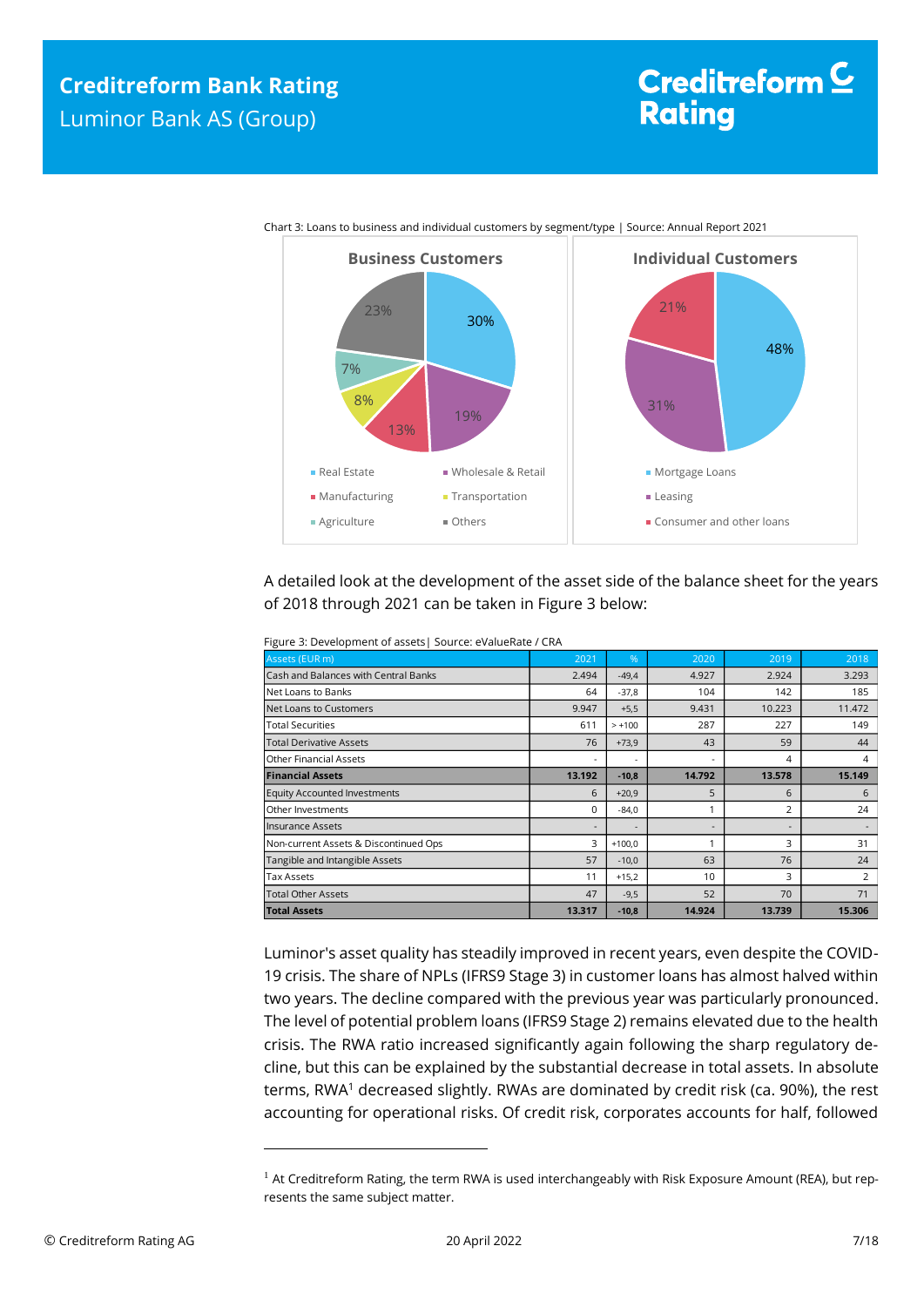by secured mortgage lending at about a fourth and retail about a fifth of credit risk. Generally, corporates have associated risk weight of around 91% per Q4 2021, while mortgages and retail account for an average weight of 66% and 35%, respectively. Collectively, RWA as a percentage of total assets is higher than that of larger European banks in mature markets, which generally operate in the range of about 30-35%.





A detailed overview of the asset quality for the years of 2018 through 2021 can be found in Figure 4 below:

| Asset Ratios (%)                                  | 2021    | $\%$     | 2020  | 2019  | 2018    |
|---------------------------------------------------|---------|----------|-------|-------|---------|
| Net Loans/Assets                                  | 74,69   | $+11.50$ | 63,19 | 74,41 | 74,95   |
| Risk-weighted Assets/Assets                       | 52,47   | $+4,99$  | 47,48 | 58,00 | 60,15   |
| NPLs*/ Net Loans to Customers                     | 2,20    | $-1,44$  | 3,64  | 4,22  | 5,61    |
| NPLs*/ Risk-weighted Assets                       | 3,14    | $-1,71$  | 4,84  | 5,41  | 6,99    |
| Potential Problem Loans**/ Net Loans to Customers | 13,85   | $+0,42$  | 13,43 | 8,28  | 13,47   |
| Reserves/NPLs*                                    | 46.49   | $+6,60$  | 39,89 | 43.07 | 31,80   |
| Reserves/Net Loans                                | 1,02    | $-0,43$  | 1,45  | 1,82  | 1,78    |
| Cost of Risk/ Net Loans                           | $-0,15$ | $-0,34$  | 0,19  | 0,22  | $-0,06$ |
| Cost of Risk/ Risk-weighted Assets                | $-0,21$ | $-0,46$  | 0,25  | 0,29  | $-0,07$ |
| Cost of Risk/ Total Assets                        | $-0,11$ | $-0,23$  | 0,12  | 0,17  | $-0,04$ |
| Change in % Points                                |         |          |       |       |         |

Figure 4: Development of asset quality| Source: eValueRate / CRA

\* NPLs are represented by Stage 3 Loans where available. \*\* Potential Problem Loans are Stage 2 Loans where available.

### <span id="page-7-0"></span>**Refinancing, Capital Quality and Liquidity**

The decrease in volume on the equity and liabilities side is primarily a result of the reduction in excess deposits, partly due to negative interest rates on high-volume deposits of major and public-sector customers. By contrast, deposits from individual customers continued to increase over the year.

The volume of debt securities outstanding decreased slightly as a result of maturities, new issues of senior preferred debt and repurchases. Refinancing costs were reduced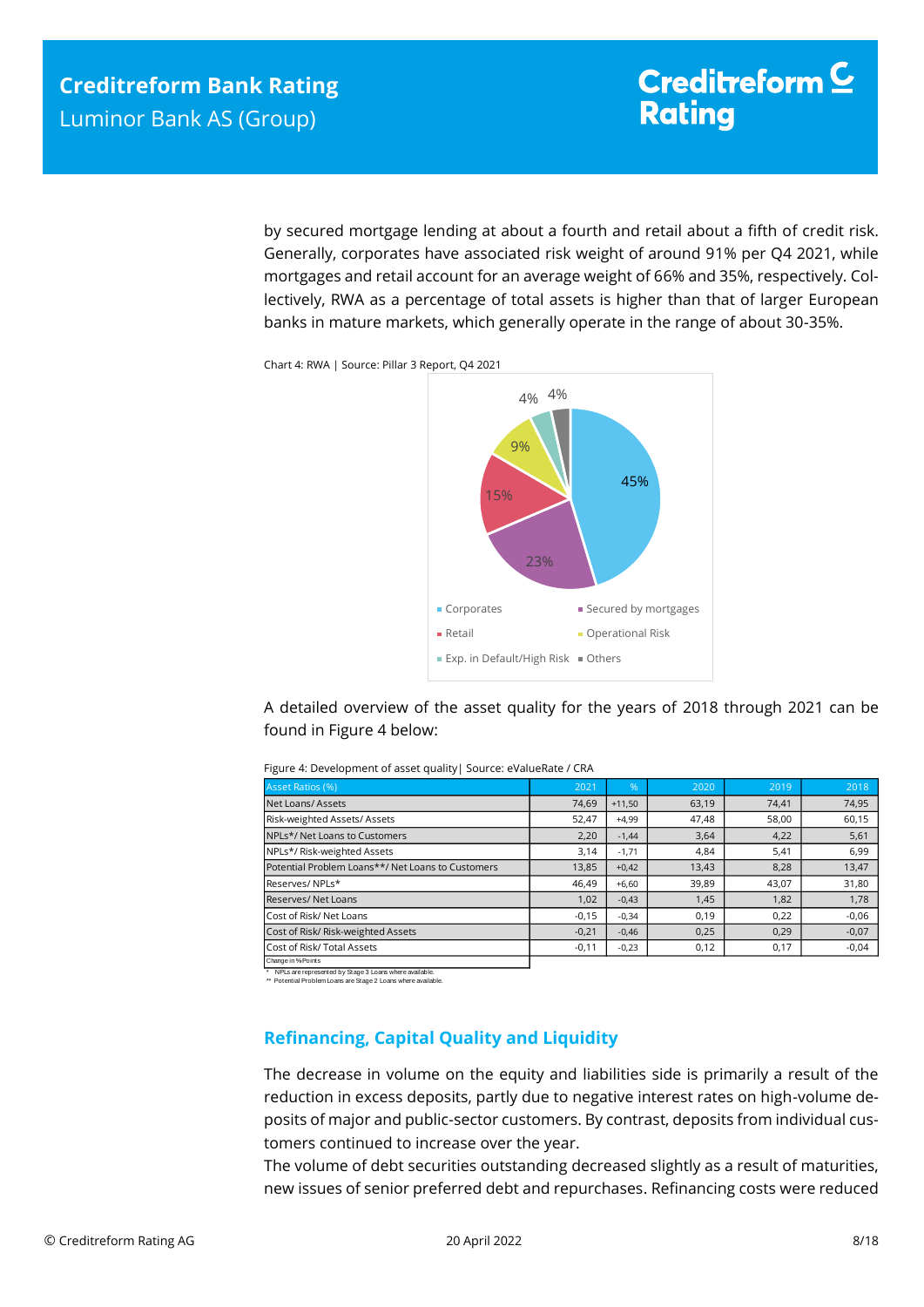as a result of the new issues.

Despite the relatively high net profit, equity decreased due to a high dividend payment of EUR 190 million, although this appears justifiable given the very generous equity base. With the distribution, an 8% stake was acquired by Blackstone from Nordea by previous agreement.

A detailed overview of the development of liabilities for the years of 2018 through 2021 can be found in Figure 5 below:

| . .    |          |          |                          |        |
|--------|----------|----------|--------------------------|--------|
| 2021   | %        | 2020     | 2019                     | 2018   |
| 84     | $+77,1$  | 47       | 957                      | 3.939  |
| 10.305 | $-12,8$  | 11.822   | 10.259                   | 9.070  |
| 1.164  | $-3,1$   | 1.201    | 652                      | 351    |
| 70     | $+39,0$  | 51       | 58                       | 41     |
|        |          |          | $\overline{\phantom{a}}$ |        |
| 29     | $+97,2$  | 15       | 45                       | 28     |
| 11.652 | $-11,3$  | 13.136   | 11.971                   | 13.430 |
|        |          |          | $\overline{\phantom{a}}$ |        |
| ٠      |          |          | $\overline{\phantom{a}}$ |        |
| 1      | $> +100$ | $\Omega$ | 4                        | 9      |
| 9      | $-1,7$   | 9        | 4                        | 6      |
| 106    | $-6,7$   | 114      | 127                      | 64     |
| 11.768 | $-11,2$  | 13.259   | 12.106                   | 13.509 |
| 1.549  | $-7,0$   | 1.665    | 1.632                    | 1.797  |
| 13.317 | $-10,8$  | 14.924   | 13.739                   | 15.306 |
|        |          |          |                          |        |

Figure 5: Development of refinancing and capital adequacy| Source: eValueRate / CRA

The equity and capital base is considered to be very good. Not only are the ratios of regulatory equity very high, despite a lack of AT1 and T2 issues, but balance sheet equity is also at 11.6% of total assets. The high distribution did not reduce the balance sheet equity ratio, as total assets declined sharply overall. The Leverage ratio was also very high at 10.3%. The minimum regulatory capital requirement under SREP was 10.1% for CET1 at year-end. By March 2022, Luminor must maintain a 10.24% CET1 ratio. Management buffers and Pillar 2 guidance provide for a minimum ratio of 10.94%, which the bank intends to maintain. Overall, Luminor thus maintains a very comfortable capital buffer of 10.26% and 9.56% (incl. P2G and management buffer), respectively, which leaves room for distributions or other capital measures.

A detailed overview of the development of capital and liquidity ratios for the years of 2018 through 2021 can be found in Figure 6 below: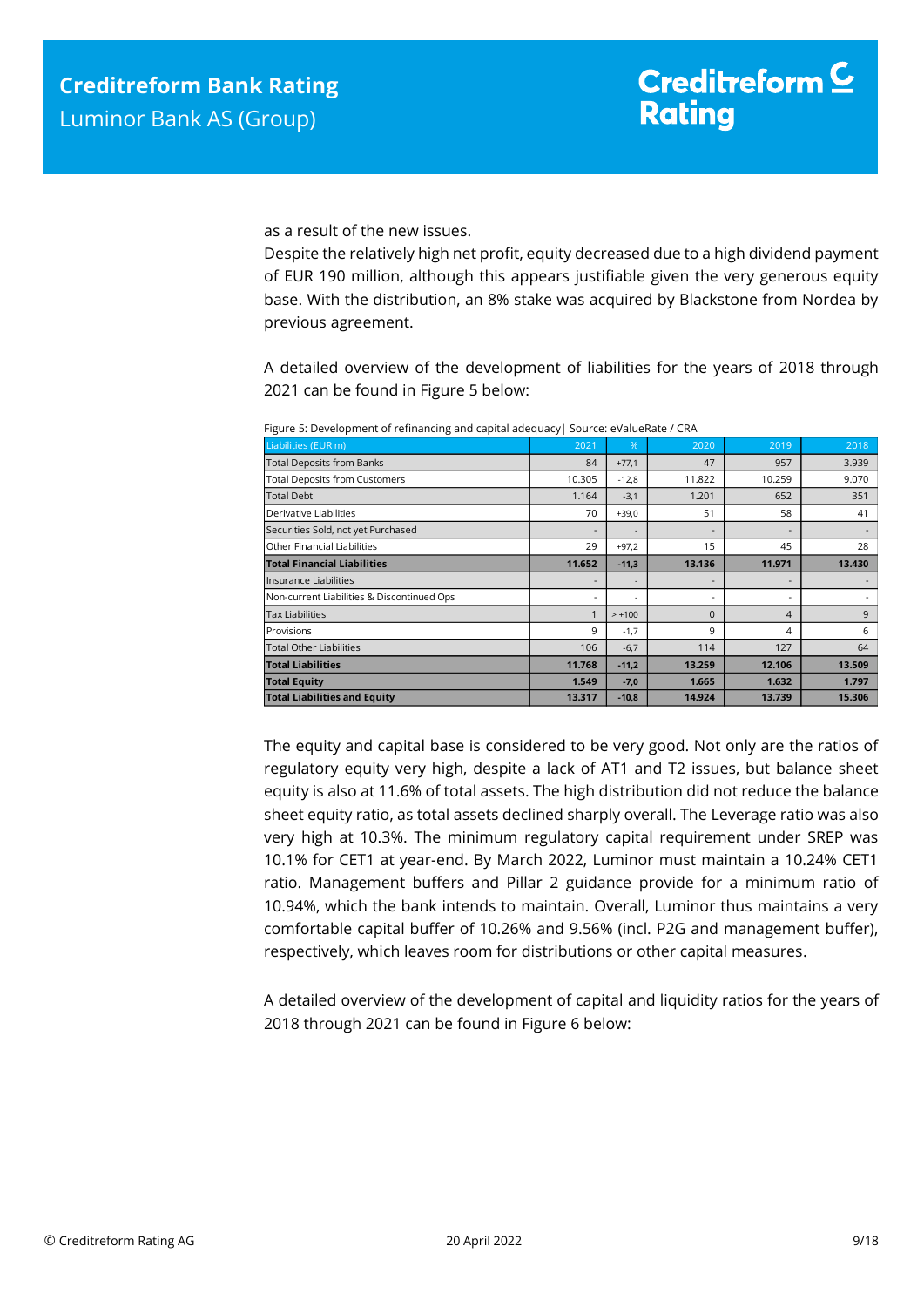Figure 6: Development of capital and liquidity ratios | Source: eValueRate / CRA

| Capital Ratios and Liquidity (%)        | 2021   | %                        | 2020   | 2019   | 2018   |
|-----------------------------------------|--------|--------------------------|--------|--------|--------|
| <b>Total Equity/ Total Assets</b>       | 11,63  | $+0,47$                  | 11,16  | 11,88  | 11,74  |
| Leverage Ratio                          | 10,30  | $+0,10$                  | 10,20  | 10,90  | 10,40  |
| Common Equity Tier 1 Ratio (CET1)*      | 20,50  | $-1,90$                  | 22,40  | 19,70  |        |
| Tier 1 Ratio (CET1 + AT1)*              | 20,50  | $-1,90$                  | 22,40  | 19,70  |        |
| Total Capital Ratio (CET1 + AT1 + T2)*  | 20,50  | $-1,90$                  | 22,40  | 19,70  |        |
| SREP/ CET1 Minimum Capital Requirements | 10,10  | $+0,00$                  | 10,10  | 11,70  | 11,00  |
| MREL / TLAC Ratio                       |        | $\overline{\phantom{a}}$ | -      |        |        |
| Net Loans/ Deposits (LTD)               | 96,52  | $+16,74$                 | 79,78  | 99,64  | 126,49 |
| Net Stable Funding Ratio (NSFR)         | 140,80 | $-18,20$                 | 159,00 | 123,00 | 114,00 |
| Liquidity Coverage Ratio (LCR)          | 137,30 | $-59,90$                 | 197,20 | 150,00 | 189,00 |
| Change in % Points                      |        |                          |        |        |        |

Change in %-Points \* Fully-loaded where available

Due to Luminor's bank capital and debt structure, the Preferred Senior Unsecured Debt instruments have not been notched down in comparison to the long-term issuer rating. Due to the lack of AT1, T2 and Non-Preferred Senior Issues, no rating was assigned for these rating classes.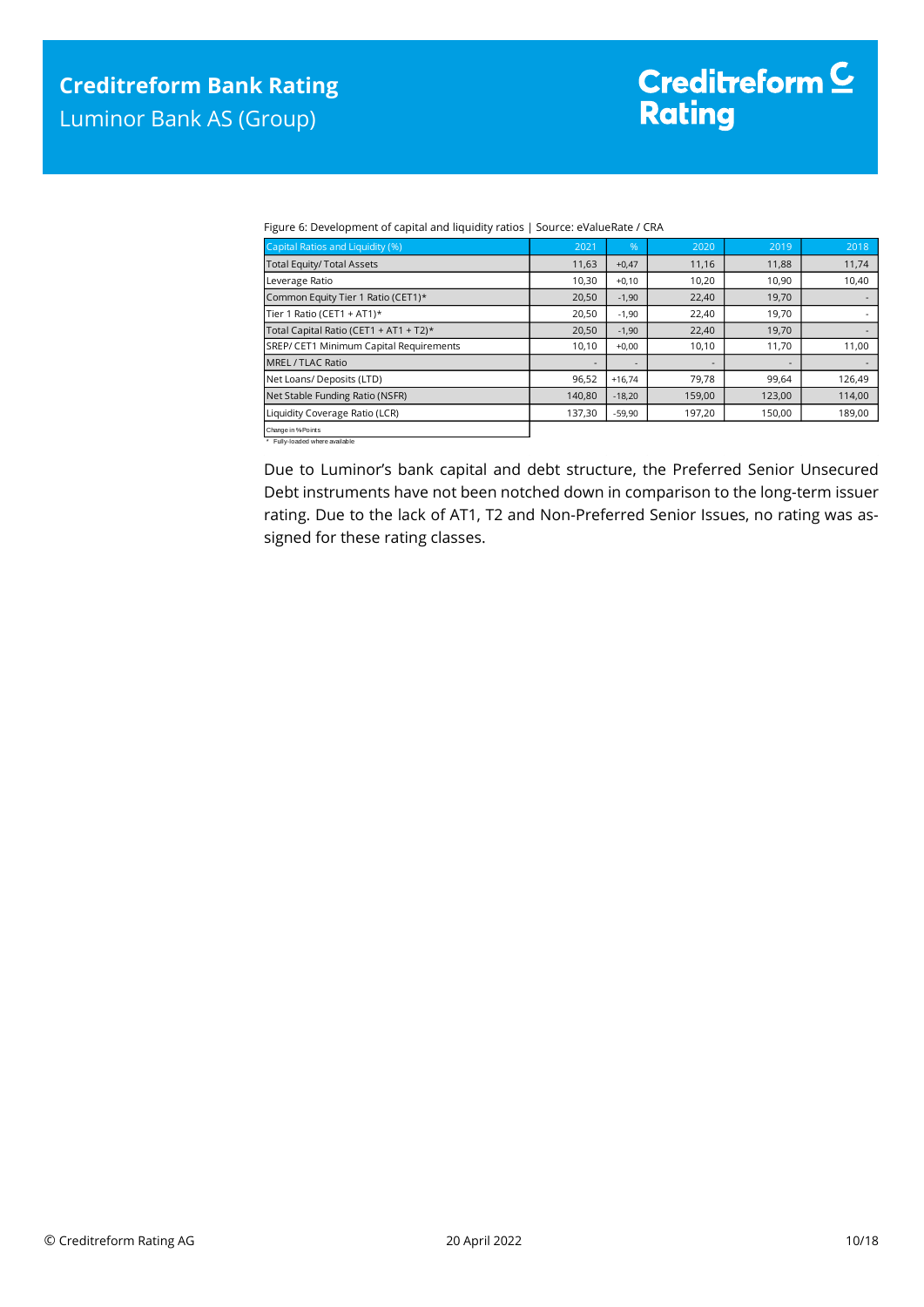# Creditreform<sup>C</sup> **Rating**

# <span id="page-10-0"></span>**Environmental, Social and Governance (ESG) Score Card**

Luminor Bank AS has one significant and two moderate ESG rating drivers

• Corporate Governance is identified as a highly significant rating driver. The relevance for the credit rating results from the impact of the Corporate Governance factor on all other ESG factors and the overall well-being of the bank. This sub-factor is rated positive due to Luminor's strong equity and capital base as well as good asset quality and convincing intrinsic profitability net of transformation charges.

• Corporate Behaviour and Green Financing / Promoting are identified as moderate rating drivers. While Green Financing / Promoting is rated negative due the bank's efforts still being in infancy, Coporate Behaviour is rated neutral.

**ESG Bank Score** 3,4 / 5

|                    | <b>Score Guidance</b>     |
|--------------------|---------------------------|
|                    | > 4,25 Outstanding        |
|                    | >3,5 - 4,25 Above-average |
| >2,5 - 3,5 Average |                           |
|                    | >1,75 - 2,5 Substandard   |
| $\le$ = 1,75 Poor  |                           |

| Factor       | Sub-Factor                                 | Consideration                                                                                                                                            | Relevance<br>Scale 2022 Eval. |          |
|--------------|--------------------------------------------|----------------------------------------------------------------------------------------------------------------------------------------------------------|-------------------------------|----------|
|              | 1.1 Green Financing /<br>Promoting         | The sub-factor "Green Financing/Promoting" has a moderate relevance for the<br>credit rating, and is rated negative in terms of the CRA ESG criteria.    |                               |          |
| nmental<br>ō | 1.2 Exposure to Environ-<br>mental Factors | The sub-factor "Exposure to Environmental Factors" has a low relevance for the<br>credit rating, and is rated positive in terms of the CRA ESG criteria. |                               | $^{(+)}$ |
| Envil        | 1.3 Resource Efficiency                    | The sub-factor "Resource Efficiency" has no significant relevance for the credit<br>rating, and is rated neutral in terms of the CRA ESG criteria.       |                               |          |

| æ  | 2.1 Human Capital         | The sub-factor "Human Capital" has low relevance for the credit rating, and is<br>rated positive in terms of the CRA ESG criteria.                   |  |  |
|----|---------------------------|------------------------------------------------------------------------------------------------------------------------------------------------------|--|--|
| တိ | 2.2 Social Responsibility | The sub-factor "Social Responsibility" has no significant relevance for the credit<br>rating, and is rated neutral in terms of the CRA ESG criteria. |  |  |

| ပ္ပ          | 3.1 Corporate Governance | The sub-factor "Corporate Governance" is highly relevant for the credit rating,<br>and is rated positive in terms of the CRA ESG criteria.                                                          |  |    |
|--------------|--------------------------|-----------------------------------------------------------------------------------------------------------------------------------------------------------------------------------------------------|--|----|
| ᠭᡦ<br>o<br>ט | 3.2 Corporate Behaviour  | The sub-factor "Corporate Behaviour" has a moderate relevance for the credit<br>rating, and is rated neutral in terms of the CRA ESG criteria.                                                      |  |    |
|              |                          | 3.3 Corporate Transparency The sub-factor "Corporate Transparency" has no significant relevance for the 3.3 Corporate Transparency retaing, and is rated positive in terms of the CRA ESG criteria. |  | Ι+ |

| <b>ESG Relevance Scale</b> |                          | <b>ESG Evaluation Guidance</b> |                 |
|----------------------------|--------------------------|--------------------------------|-----------------|
| 5                          | <b>Highest Relevance</b> | (+ +                           | Strong positive |
| $\overline{4}$             | High Relevance           | $^{(+)}$                       | Positive        |
| 3                          | Moderate Relevance       |                                | Neutral         |
| $\mathcal{P}$              | Low Relevance            | $-1$                           | Negative        |
|                            | No significant Relevance |                                | Strong negativ  |

The ESG Score is based on the Methodology "Environmental, Social and Governance Score of Banken (Version 1.0)" of Creditreform Rating AG, which is available on our homepage https://creditreform-rating.de/en/about-us/regulatory-requirements.html. In addition, we refer to CRA's position paper "Consodering the Impact of ESG Factors".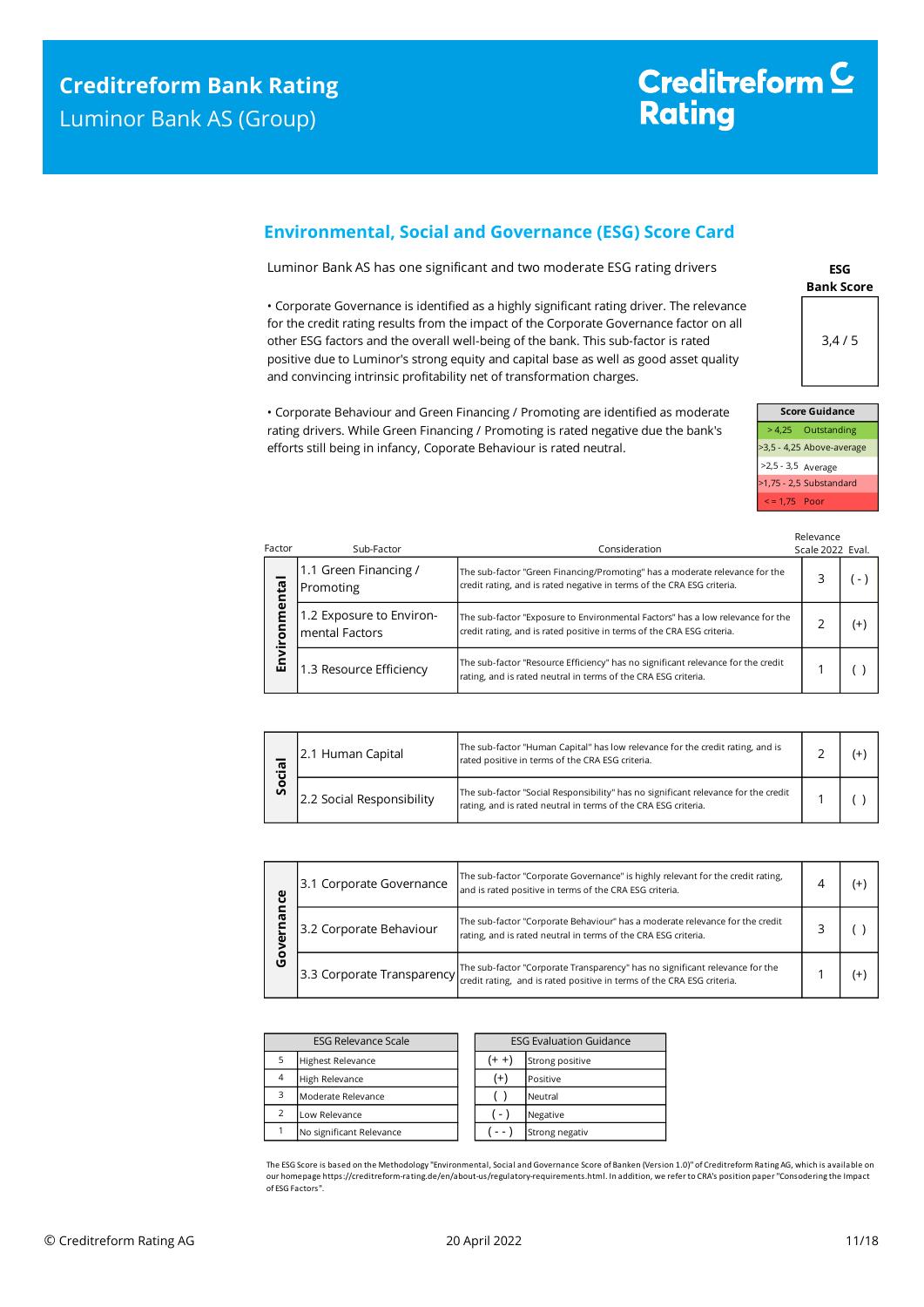# <span id="page-11-0"></span>**Conclusion**

Creditreform Rating has assigned an initial Long-Term Issuer Rating of 'A-', a Short-Term Issuer Rating of 'L2' and an Outlook of 'stable'. Although Luminor Bank AS is a young bank itself with its foundation in 2017, it was consolidated from six predecessor banks. This is also a reason for its favorable market position, which did not have to be built from the bottom up. Under the aegis of the new majority owner, a further transformation process has been initiated, which is intended to develop Luminor into the leading independent bank in the Baltic region. The transformation costs continue to weigh on the bank's results, which from an external perspective does not appear to be very profitable. Capitalization, on the other hand, appears to be very good, and asset quality is good and steadily improving. It remains to be seen when and to what extent the transformation costs will decrease and a true picture of profitability and cost effectiveness will emerge.

From a business perspective, 2021 can be described as successful. Operating income increased slightly in a difficult market environment, while operating expenses were significantly reduced due to lower transformation costs. As a result, operating profit increased by a quarter. Thanks to a positive risk contribution, after-tax profit was at €75 million, more than double the prior-year figure. The trend of a reduction in net loans did not continue, with net loan growth occurring for the first time in the period under review. Excess liquidity was reduced and ECB-eligible debt was used as a partial substitute. Asset quality improved further overall, and the NPL ratio is now low. The funding side is solid and dominated by customer deposits, which were, however, reduced in the reporting year. The equity situation is excellent, with very high regulatory capital ratios despite the high RWA ratio. The liquidity situation is adequate.

#### **Outlook**

The outlook for the long-term issuer rating is stable. In the medium term, Creditreform Rating AG expects the transformation to be completed, which should thus yield a significant improvement on the cost side. It remains to be seen what impact the sharp increase in inflation in the euro zone and the war in Ukraine will have on stability of doing business in the euro periphery. The direct and indirect impact of the war so far remains low, however.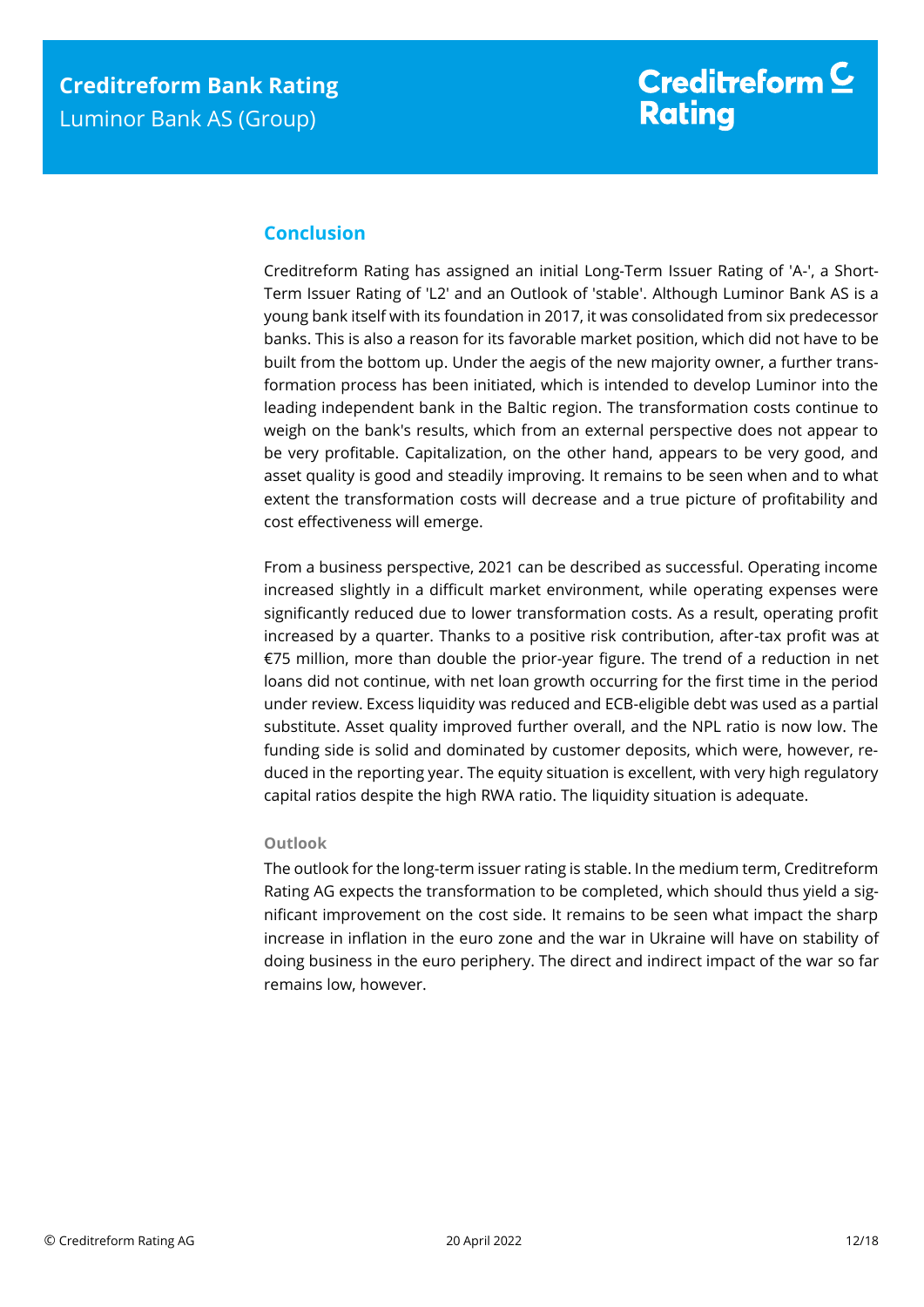# Creditreform<sup>C</sup> **Rating**

#### **Scenario Analysis**

Best-case scenario: A

Worst-case scenario: BBB

#### Please note:

The scenarios are based on information available at the time of the rating. Within the forecast horizon, circumstances may occur that could lead to a change of the rating out of the indicated range.

In a scenario analysis, Luminor Bank can achieve an 'A' rating in the best case and a 'BBB' in the worst case. The rating grade of the Preferred Senior Unsecured Debt (PSU) would behave analogously, based on our rating methodology. The rating of the PSU is particularly sensitive to changes in the bank's capital adequacy and the structure of liabilities in general.

Creditreform Rating would consider an upgrade of the Long-Term Issuer Rating if the high transformation costs decrease sustainably and the bank's profitability increases. At the same time, capital adequacy and asset quality should remain at current high levels.

In contrast, Creditreform Rating would consider a downgrade of the Long-Term Issuer Rating if, cost-wise, the bank does not make any progress or the transformation drags on. A deterioration in asset quality and capitalization, e.g. due to excessive distributions, could also result in a downgrade.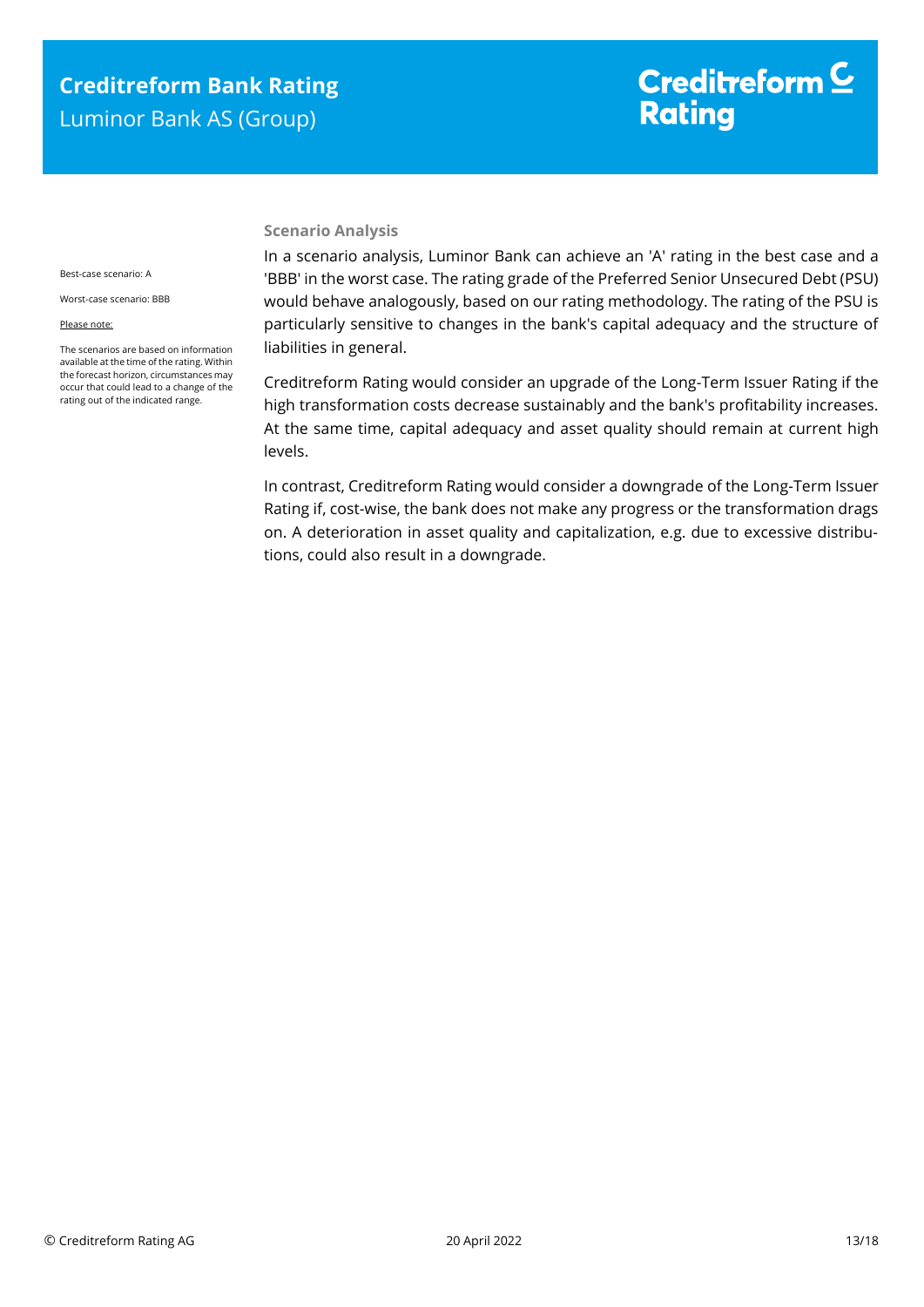# <span id="page-13-0"></span>**Appendix**

**Bank ratings**

The bank ratings are dependent on a host of quantitative and qualitative factors. An improvement in either sub-category may result in a higher rating score.

LT Issuer / Outlook / Short-Term **A- / stable / L2**

**Bank Capital and Debt Instruments Ratings**

The ratings for bank capital and debt instruments are inter alia dependent on subordination and relative size of the instrument class, based on the long-term issuer rating of the bank.

Preferred Senior Unsecured Debt (PSU): **A-**Non-Preferred Senior Unsecured Debt (NPS): **-** Tier 2 (T2): **-** Additional Tier 1 (AT1): **-**

#### **Rating History**

Please consult our website [www.creditreform-rating.de](http://www.creditreform-rating.de/) for additional information regarding the dates of publication.

Figure 7: Rating History

| <b>Bank Issuer Rating</b>                | <b>Rating Date</b> | Result                |
|------------------------------------------|--------------------|-----------------------|
| Initialrating                            | 20.04.2022         | $A - /$ stable $/ L2$ |
| <b>Bank Capital and Debt Instruments</b> | <b>Rating Date</b> | <b>Result</b>         |
| PSU / NPS / T2 / AT1 (Initial)           | 20.04.2022         | $A-1-1-1-$            |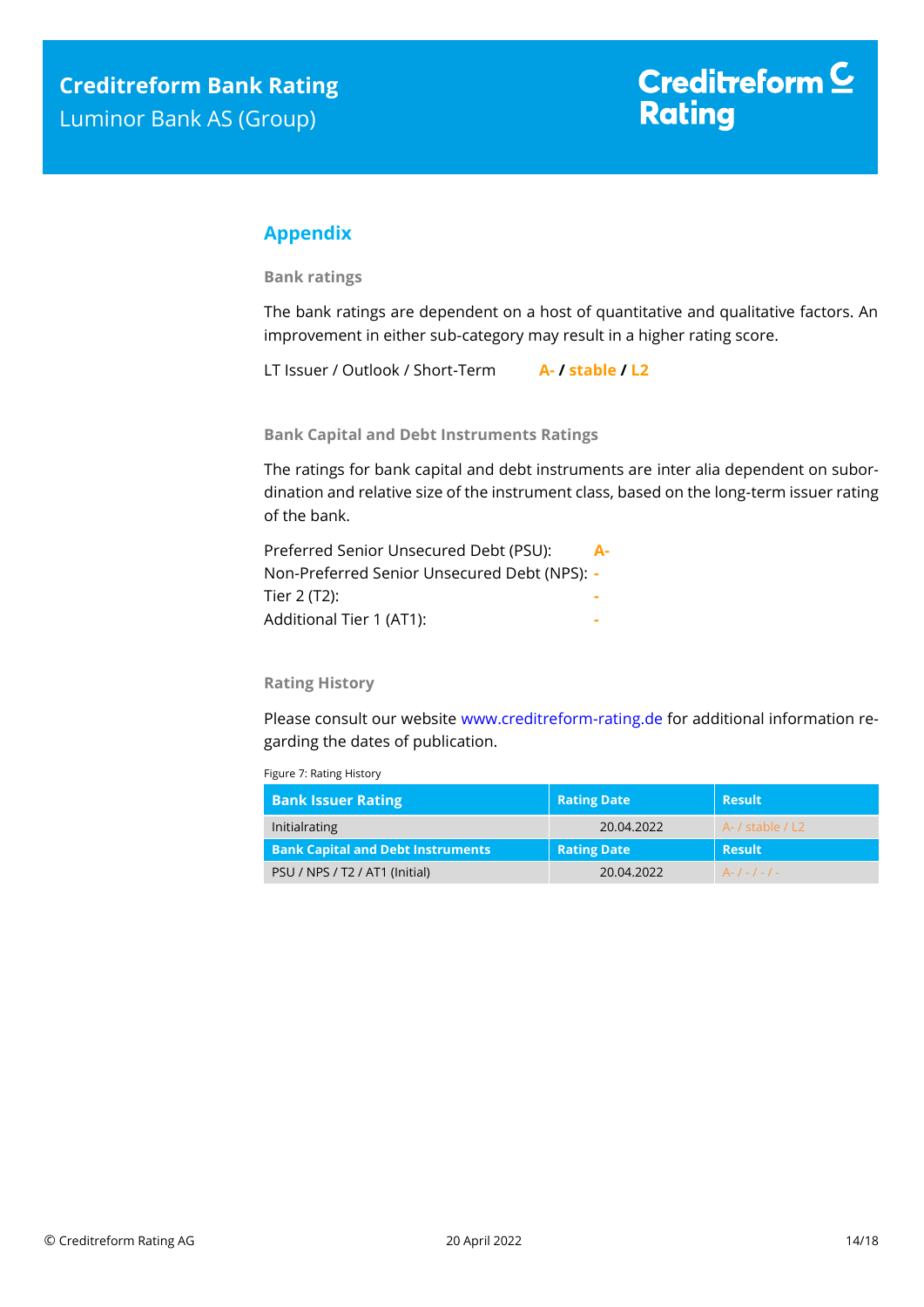#### **Regulatory**

Creditreform Rating AG was neither commissioned by the rating object nor by any other third party for the rating. The analysis took place on a voluntary basis by Creditreform Rating AG and is to be described in the regulatory sense as an unsolicited rating. The following scheme clarifies the level of participation of the rated entity (rating object):

| <b>Unsolicited Credit Rating</b>                       |    |
|--------------------------------------------------------|----|
| With Rated Entity or Related Third Party Participation | No |
| With Access to Internal Documents                      | No |
| With Access to Management                              | No |

The rating is based on publicly available information and internal evaluation methods for the rated bank. The quantitative analysis is based mainly on the latest annual accounts, interim reports, other investor relations information of the bank, and calculated key figures by eValueRate / CRA.

The information and documents processed met the requirements of the rating system of Creditreform Rating AG as published on the website www.creditreform-rating.de. The rating was carried out on the basis of the rating methodology fo[r bank ratings \(v3.1\),](https://www.creditreform-rating.de/en/about-us/regulatory-requirements.html?file=files/content/downloads/Externes%20Rating/Regulatorische%20Anforderungen/EN/Ratingmethodiken%20EN/CRAG%20Rating%20Methodology%20Bank%20Ratings%20v3.1%20EN.pdf) the methodology for the [rating of bank capital and unsecured debt instruments \(v2.1\),](https://www.creditreform-rating.de/en/about-us/regulatory-requirements.html?file=files/content/downloads/Externes%20Rating/Regulatorische%20Anforderungen/EN/Ratingmethodiken%20EN/CRAG%20Rating%20Methodology%20Unsecured%20Debt%20Instruments%20v2.1%20EN.pdf) as well as the rating methodology for Environmental, Social and [Governance Score for Banks \(v1.0\)](https://www.creditreform-rating.de/en/about-us/regulatory-requirements.html?file=files/content/downloads/Externes%20Rating/Regulatorische%20Anforderungen/EN/Ratingmethodiken%20EN/Rating%20Methodology%20ESG%20v1.0.pdf) in conjunction with Creditreform's basic documen[t Rating Criteria and Definitions \(v1.3\).](https://www.creditreform-rating.de/en/about-us/regulatory-requirements.html?file=files/content/downloads/Externes%20Rating/Regulatorische%20Anforderungen/EN/Ratingmethodiken%20EN/CRAG%20Rating%20Criteria%20and%20Definitions.pdf)

The complete presentation of the rating methodologies used by Creditreform Rating AG and the basic document Rating Criteria and Definitions (v1.3) are published on our homepage:

<https://www.creditreform-rating.de/en/about-us/regulatory-requirements.html>

On 20 April 2022, the rating was presented by the analysts to the rating committee and adopted in a resolution.

The rating result was communicated to Luminor Bank AS (Group), and the preliminary rating report was made available to the bank. There was no change in the rating score.

The rating is valid until withdrawal and is subject to monitoring from the rating date (see cover page). The rating will be comprehensively reviewed at least once every year. Within this period, the rating can be updated.

In 2011 Creditreform Rating AG was registered within the European Union according to EU Regulation 1060/2009 (CRA-Regulation). Based on the registration Creditreform Rating AG (CRA) is allowed to issue credit ratings within the EU and is bound to comply with the provisions of the CRA-Regulation.

Rating Endorsement Status: The rating of Luminor Bank AS (Group) was not endorsed by Creditreform Rating AG from a third country as defined in Article 4 (3) of the CRA-Regulation.

#### **Conflict of Interests**

No conflicts of interest were identified during the rating process that might influence the analyses and judgements of the rating analysts involved or any other natural person whose services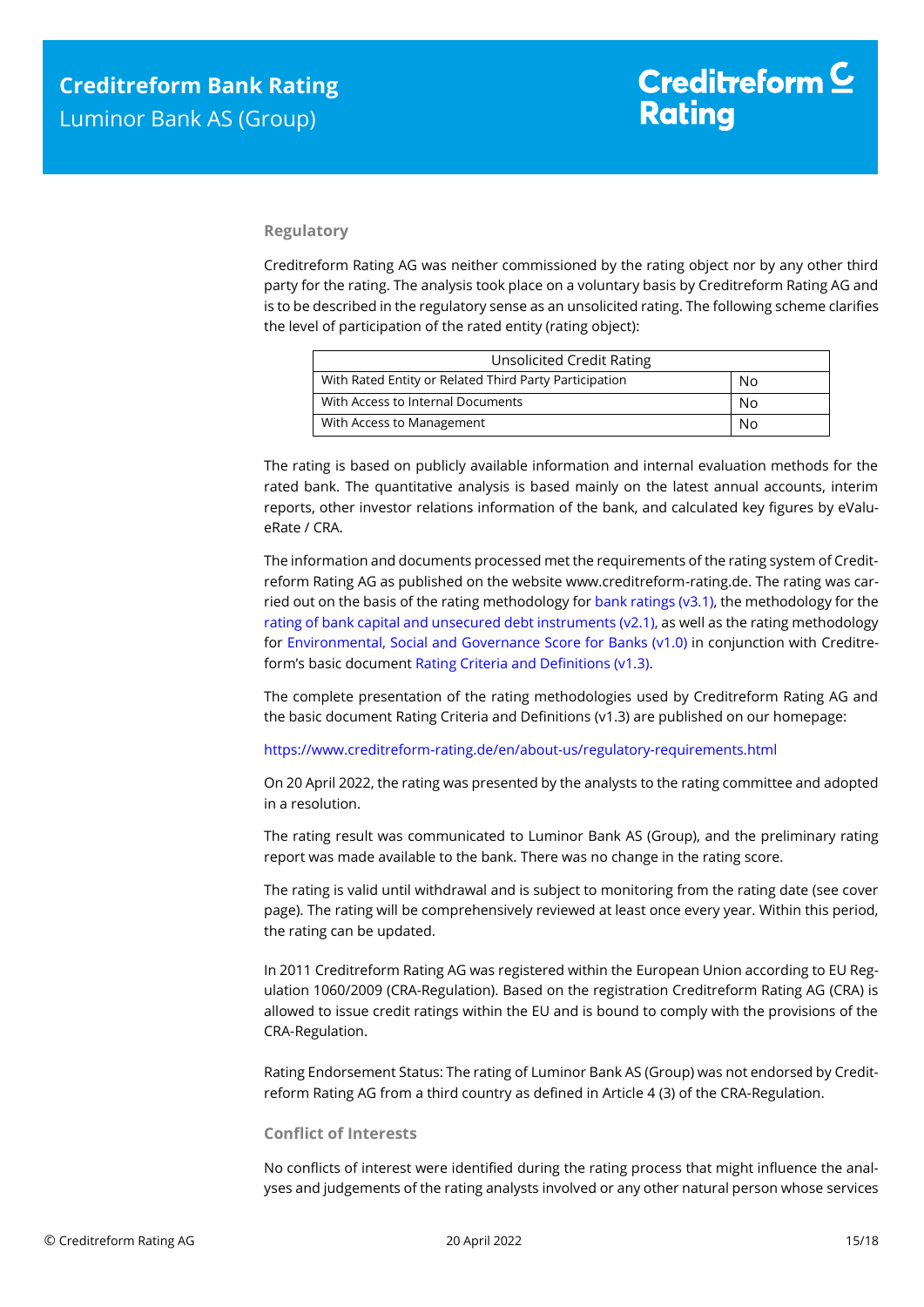are placed at the disposal or under the control of Creditreform Rating AG and who are directly involved in credit rating activities or approving credit ratings and rating outlooks.

In case of providing ancillary services to the rated entity, CRA will disclose all ancillary services in the credit rating report.

**Rules on the Presentation of Credit Ratings and Rating Outlooks**

The approval of credit ratings and rating outlooks follows our internal policies and procedures. In line with our policy "Rating Committee," all credit ratings and rating outlooks are approved by a rating committee based on the principle of unanimity.

To prepare this credit rating, CRA has used following substantially material sources:

- 1. Aggregated data base by eValueRate
- 2. Annual Report and interim reports
- 3. Investors relations information and other publications
- 4. Website of the rated bank
- 5. Public and internal market analyses
- 6. Internet research

There are no other attributes and limitations of the credit rating or rating outlook other than displayed on the CRA website. Furthermore CRA considers satisfactory the quality and extent of information available on the rated entity. In regard to the rated entity Creditreform Rating AG regarded available historical data as sufficient.

Between the disclosure of the credit rating to the rated entity and the public disclosure no amendments were made to the credit rating.

The "Basic data" information card indicates the principal methodology or version of methodology that was used in determining the rating, with a reference to its comprehensive description.

In case where the credit rating is based on more than one methodology or where reference only to the principal methodology might cause investors to overlook other important aspects of the credit rating, including any significant adjustments and deviations, Creditreform Rating AG explains this fact in the credit rating and indicates how the different methodologies or these other aspects are taken into account in the credit rating. This information is integrated in the credit rating report.

The meaning of each rating category, the definition of default or recovery and any appropriate risk warning, including a sensitivity analysis of the relevant key rating assumptions, such as mathematical or correlation assumptions, accompanied by worst-case scenario credit ratings as well as best-case scenario credit ratings are explained in mentioned methodologies and / or in the credit rating report.

The date at which the credit rating was released for distribution for the first time and when it was last updated including any rating outlooks is indicated clearly and prominently in the rating report or the "Basic data" card as a "Rating action"; first release is indicated as "initial rating",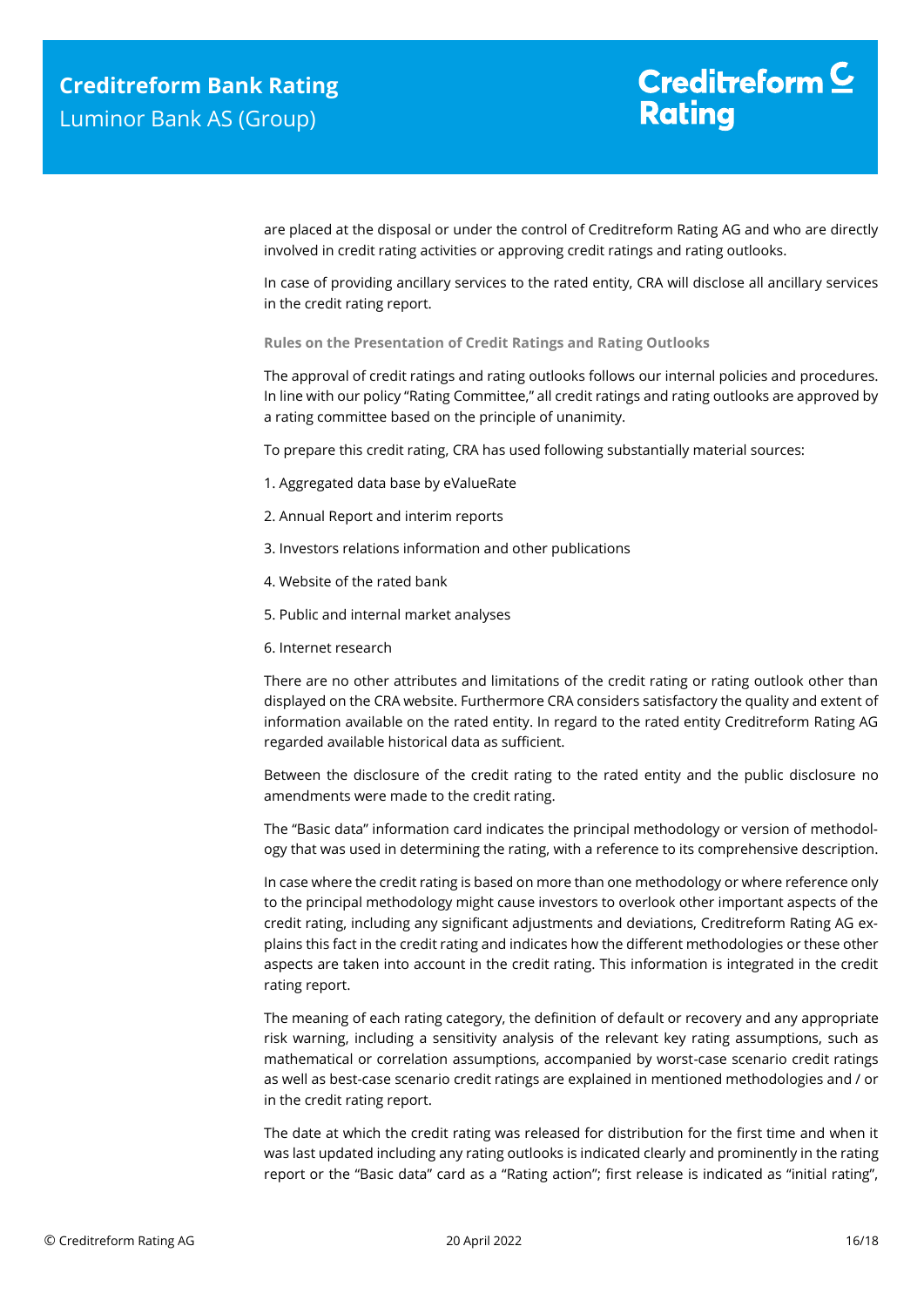other updates are indicated as an "update", "upgrade or downgrade", "not rated", "confirmed", "selective default" or "default".

In the case of a rating outlook, the time horizon is provided during which a change in the credit rating is expected. This information is available in the rating report or in the "Basic data" information card.

In accordance to Article 11 (2) EU-Regulation (EC) No 1060/2009 registered or certified credit rating agency shall make available in a central repository established by ESMA information on its historical performance data, including the ratings transition frequency, and information about credit ratings issued in the past and on their changes. Requested data are available at the ESMA website: https://cerep.esma.europa.eu/cerep-web/statistics/defaults.xhtml.

An explanatory statement of the meaning of Creditreform's default rates are available in the credit rating methodologies disclosed on the website.

#### **Disclaimer**

Any rating performed by Creditreform Rating AG is subject to the Creditreform Rating AG Code of Conduct which has been published on the web pages of Creditreform Rating AG. In this Code of Conduct, Creditreform Rating AG commits itself – systematically and with due diligence – to establish its independent and objective opinion as to the sustainability, risks and opportunities concerning the enterprise or the issue under review.

Future events are uncertain, and forecasts are necessarily based on assessments and assumptions. This rating is therefore no statement of fact, but an opinion. For this reason, Creditreform Rating AG cannot be held liable for the consequences of decisions made on the basis of any of their ratings. Neither should these ratings be construed as recommendations for investors, buyers or sellers. They should only be used by market participants (entrepreneurs, bankers, investors etc.) as one factor among others when arriving at corporate or investment decisions. Ratings are not meant to be used as substitutes for one's own research, inquiries and assessments.

We have assumed that the documents and information made available to us by the client are complete and accurate and that the copies provided to us represent the full and unchanged contents of the original documents. Creditreform Rating AG assumes no responsibility for the true and fair representation of the original information.

This report is protected by copyright. Any commercial use is prohibited without prior written permission from Creditreform Rating AG. Only the full report may be published in order to prevent distortion of the report's overall assessment. Excerpts may only be used with the express consent of Creditreform Rating AG. Publication of the report without the consent of Creditreform Rating AG is prohibited. Only ratings published on the Creditreform Rating AG web pages remain valid.

Creditreform Rating AG